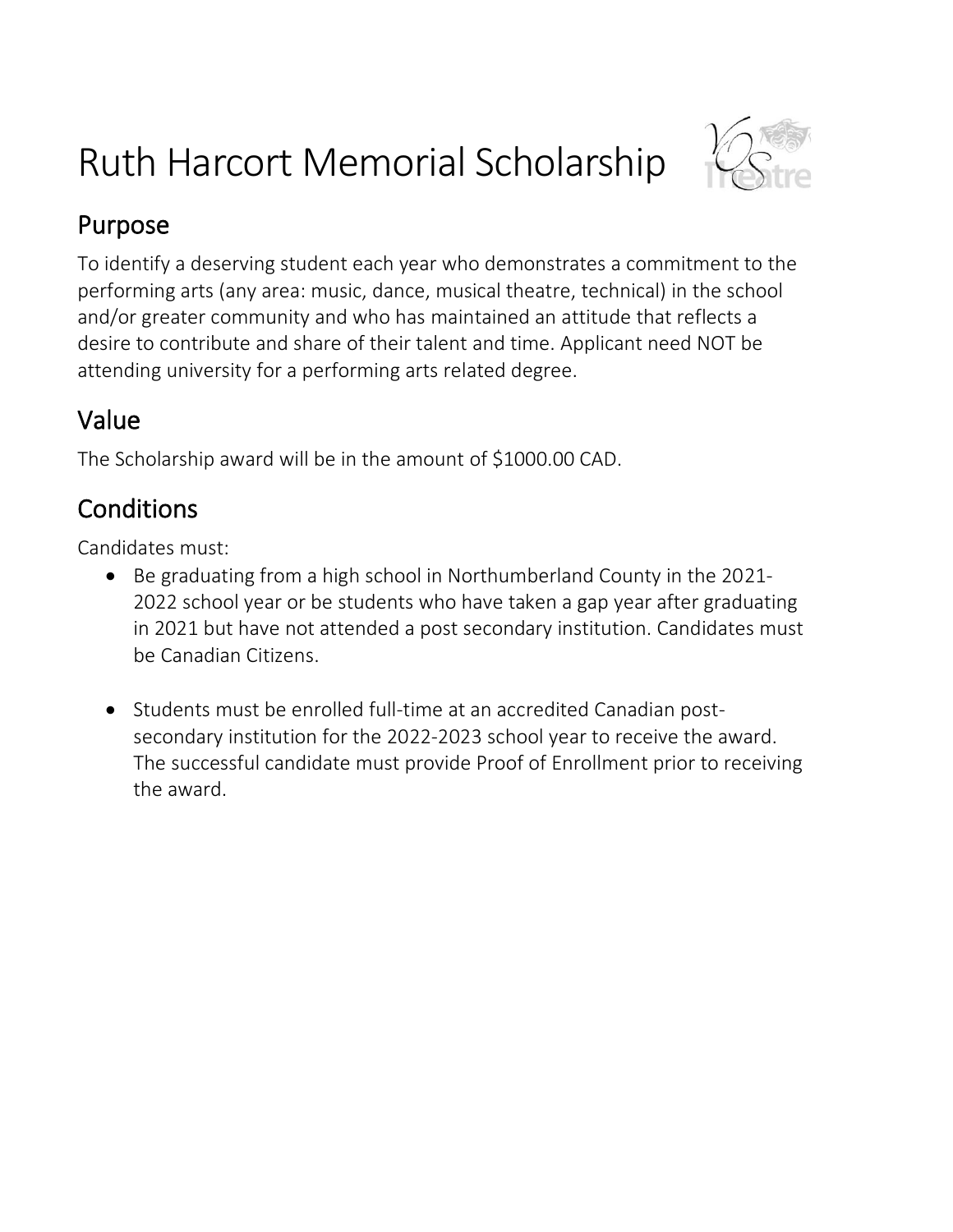### Application Instructions and Notes

| <b>Personal Information</b>                 | Please include all contact information with your application<br>as well as the best method for contacting you should we<br>require an interview. The awards committee will review all<br>applications and only those deemed successful will be<br>contacted for an interview. Interviews will take place at a<br>local Secondary School.                                                                                                                                                                                                                                                                                                                           |
|---------------------------------------------|--------------------------------------------------------------------------------------------------------------------------------------------------------------------------------------------------------------------------------------------------------------------------------------------------------------------------------------------------------------------------------------------------------------------------------------------------------------------------------------------------------------------------------------------------------------------------------------------------------------------------------------------------------------------|
| References                                  | Of the two required references, one must be an academic<br>reference (teacher, principal, guidance counselor). The<br>second reference should be someone from your school,<br>community or place of employment that can make a<br>recommendation in a "professional" capacity. (DO NOT use<br>family members or friends).<br>Letters of recommendation must be returned to you and<br>submitted to Ruth Harcort Memorial Scholarship in a sealed<br>envelope with the signature of the reference across the seal<br>to ensure confidentiality. Letters must be included in your<br>application package.<br>References may be contacted for additional information. |
| <b>Academic Plans</b>                       | Applicants are required to list all post secondary institutions<br>they have applied to for the 2022-2023 term.                                                                                                                                                                                                                                                                                                                                                                                                                                                                                                                                                    |
| Experience in the<br><b>Performing Arts</b> | A maximum of 5 activities are to be listed.<br>Activities listed must have taken place during your secondary<br>school years but are not confined to those offered by the<br>school. Activities in the greater community should be<br>included and carry the same weight as secondary school<br>sanctioned activities.<br>List 3 points that briefly outline how your involvement in<br>each activity has contributed to your growth or development<br>as an individual, and/or why the activity was meaningful to<br>you.                                                                                                                                         |
| Essay                                       | Please answer the essay question supplied.<br>All submissions must be original and created to meet the<br>requirements of the Ruth Harcort Memorial Scholarship.<br>Type-written essay submissions must not exceed 2 pages in<br>length. A hard copy must be supplied with your application.                                                                                                                                                                                                                                                                                                                                                                       |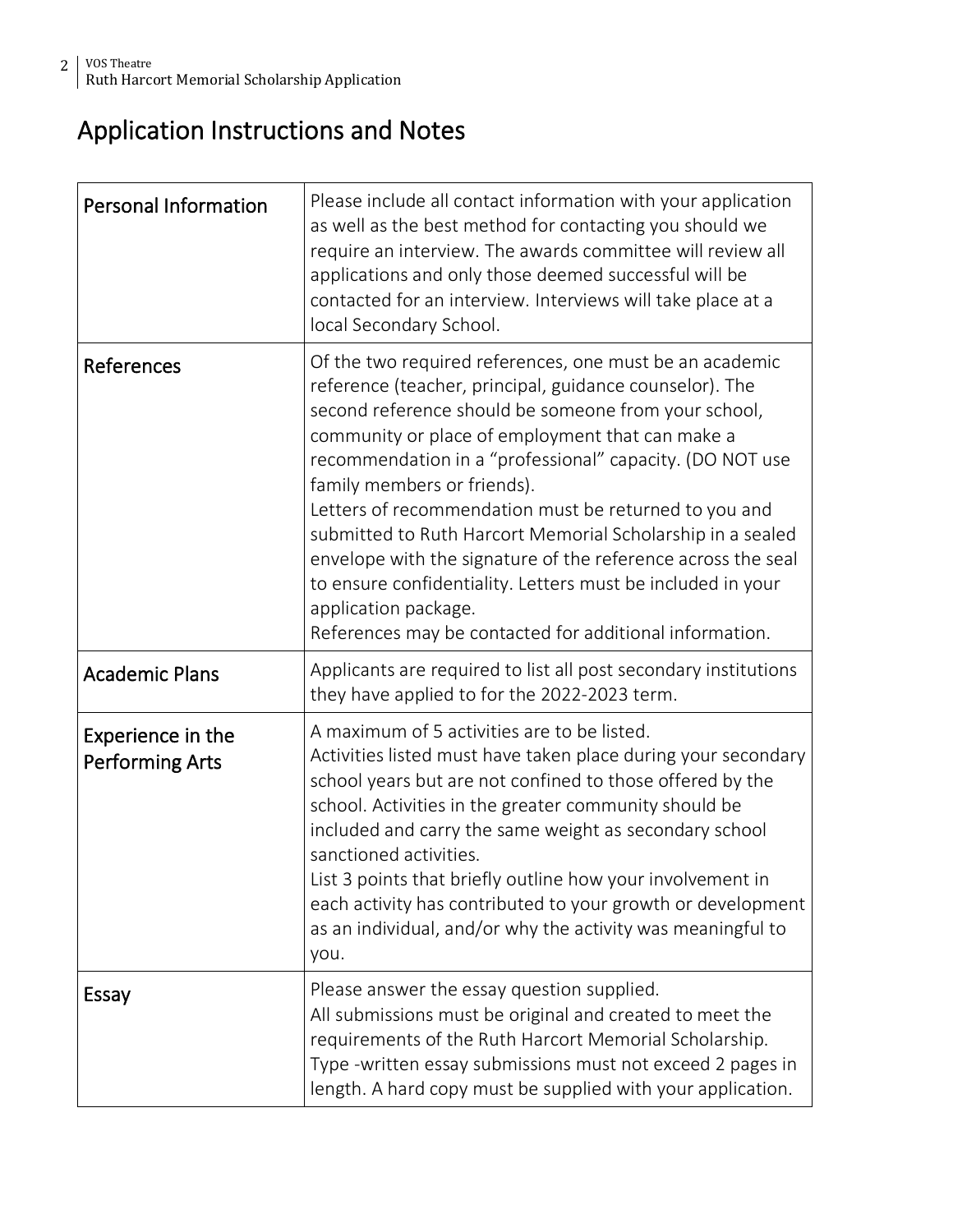# Ruth Harcort Memorial Scholarship

### Email completed applications to:

#### [theatre@vostheatre.com](mailto:theatre@vostheatre.com)

### Important Dates

| Apr 30, 2022   | Applications available for download at vostheatre.com<br>under the Scholarship tab |
|----------------|------------------------------------------------------------------------------------|
| June 3, 2022   | Deadline for application packages to be submitted via<br>email                     |
| Mid June 2022  | Successful candidates will be requested to attend an<br>online interview via Zoom. |
| Late June 2022 | Date by which the successful candidate will be notified                            |

The award will be presented at the VOS Theatre ANNUAL GENERAL MEETING near the end of June.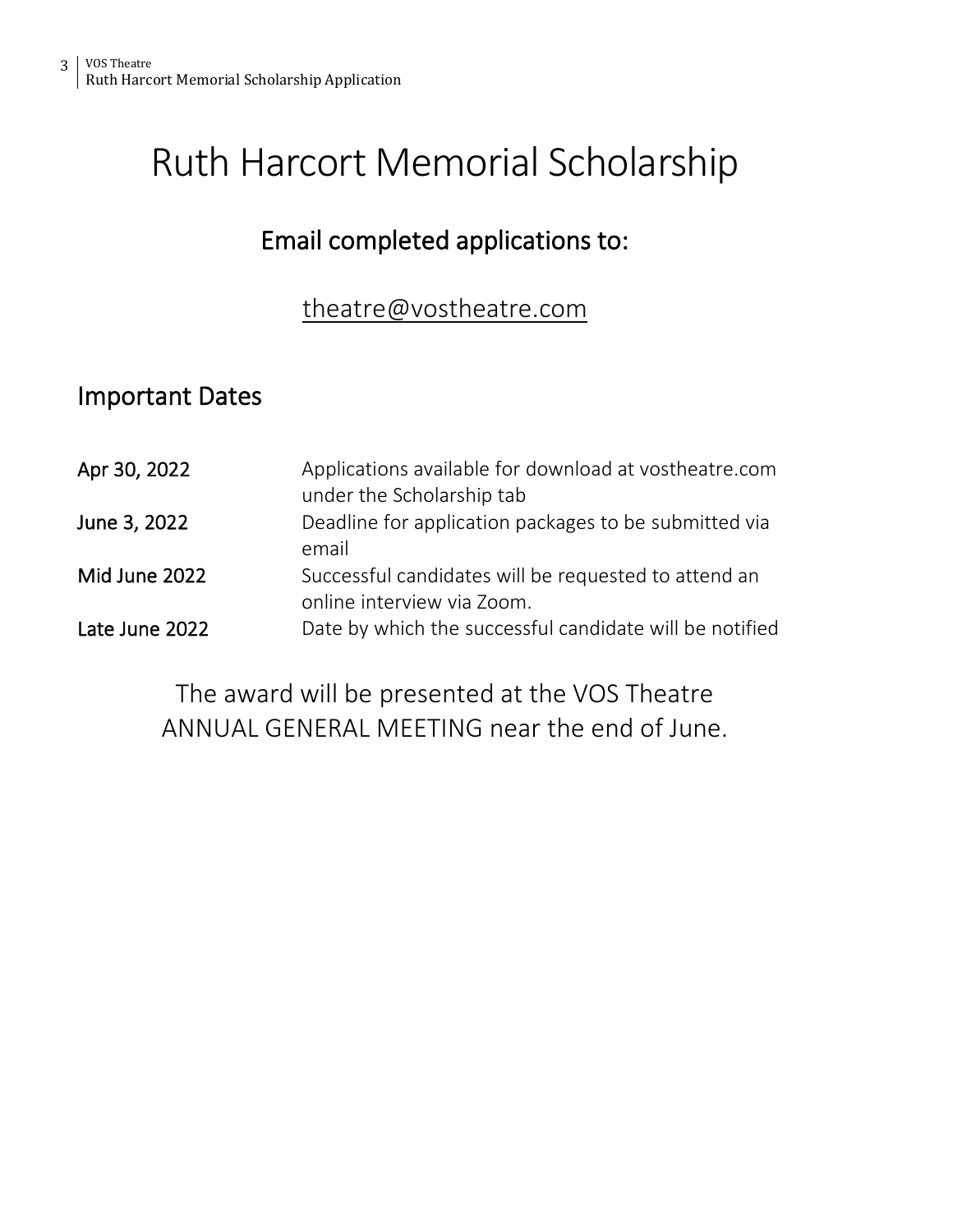# Ruth Harcort Memorial Scholarship Form

### Part A – Application Check List

This is to be the front page of your Application. Any application not starting with this application checklist will not be considered.

- A PDF copy of the completed downloaded application form
- A copy of your essay.
- Two letters of reference (electronic documents will be accepted)
- Application Deadline and Mailing Instructions
- Completed Packages must be sent via email to [theatre@vostheatre.com](mailto:theatre@vostheatre.com)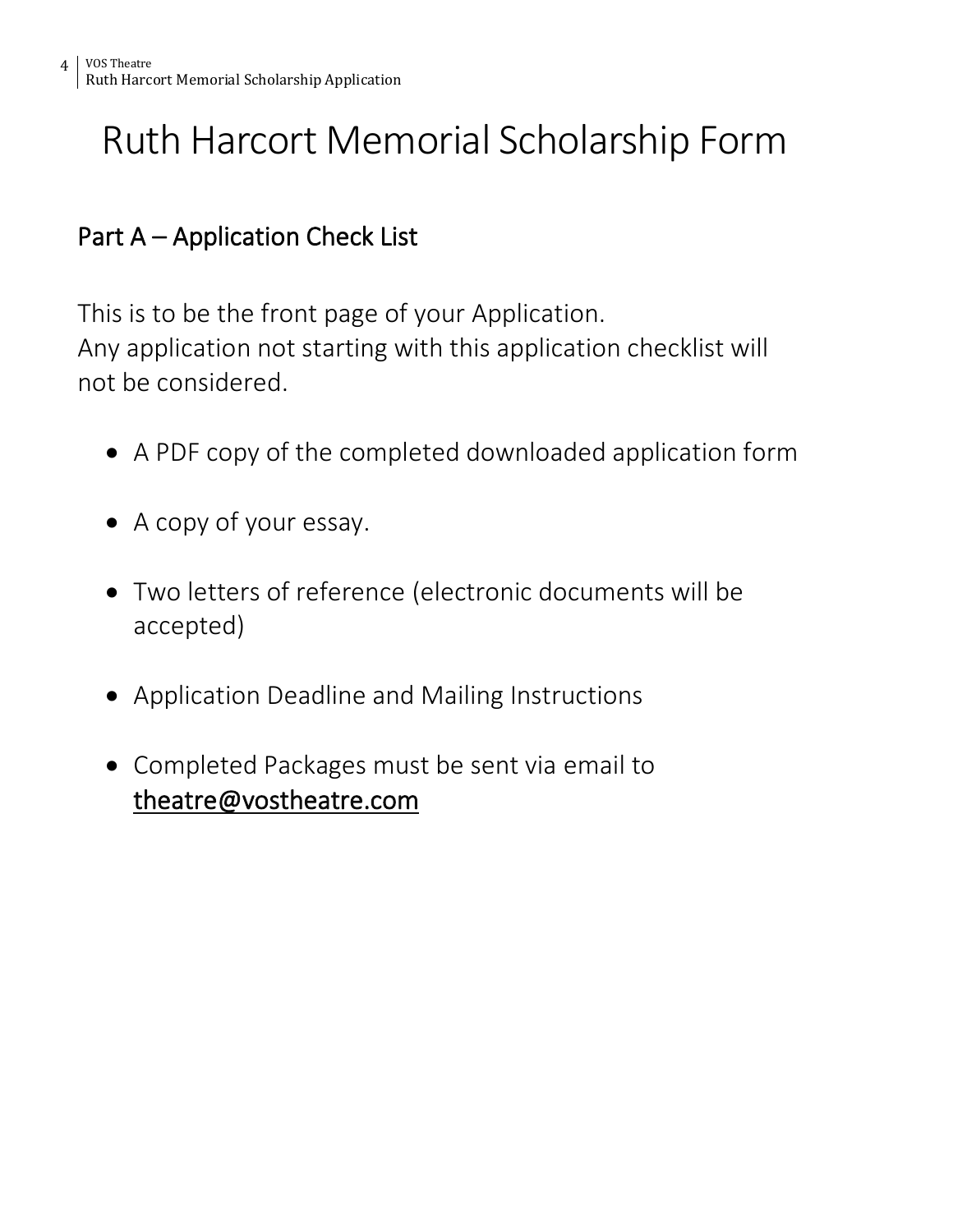### Part B – Personal Information

| Name:                   |               |
|-------------------------|---------------|
| <b>Mailing Address:</b> |               |
| Town:                   | Postal Code:  |
| Phone (Home):           | Phone (Cell): |
| Email:                  |               |
| Secondary School:       |               |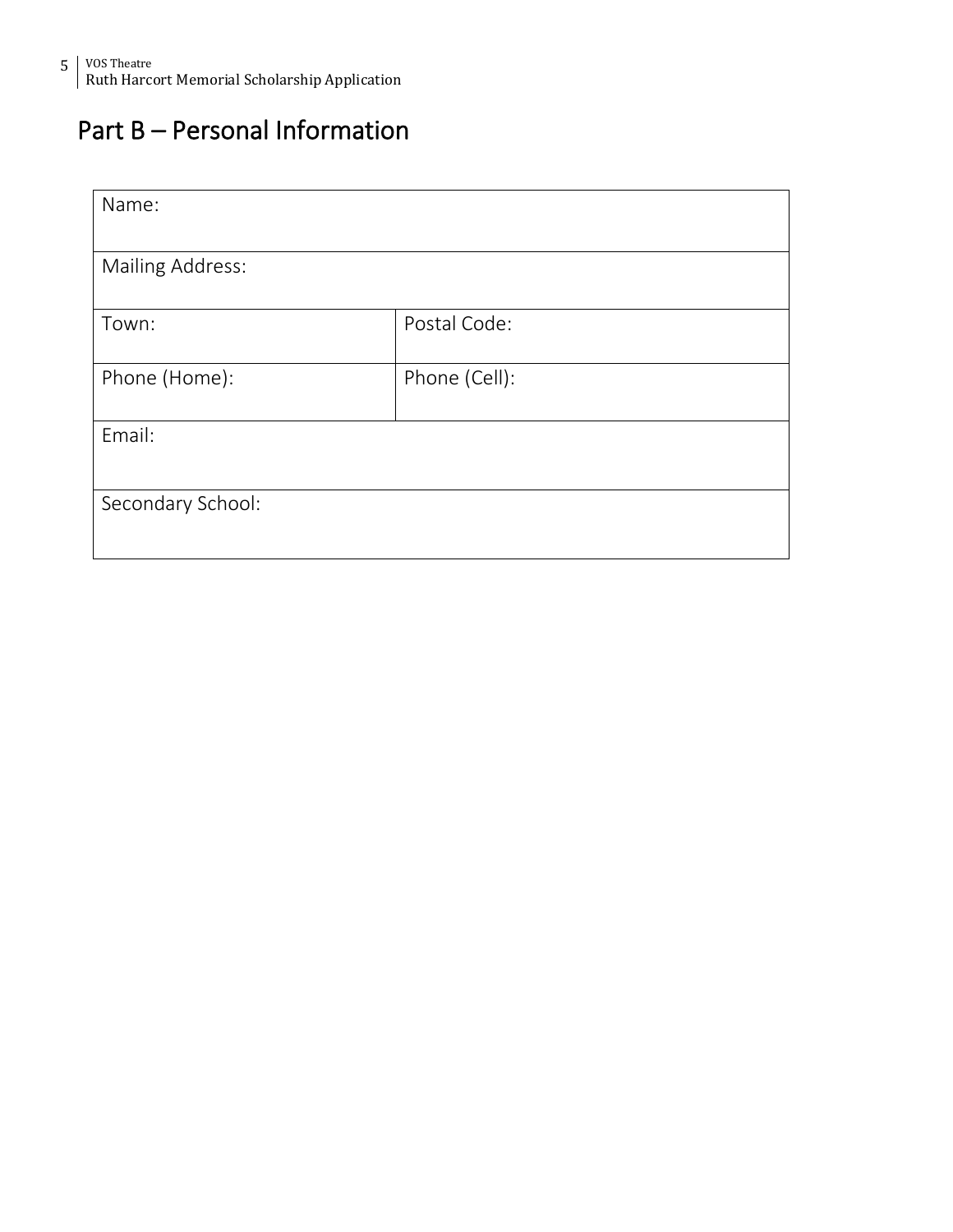## Part C - References

| Reference 1 - Academic     |
|----------------------------|
| Name:                      |
| Relationship to Candidate: |
| School of Employment:      |
| Phone (Home)               |
| Phone (Cell)               |
| Email:                     |

| Reference 2 - Professional |
|----------------------------|
| Name:                      |
| Relationship to Candidate: |
| Place of Employment:       |
| Phone (Home)               |
| Phone (Cell)               |
| Email:                     |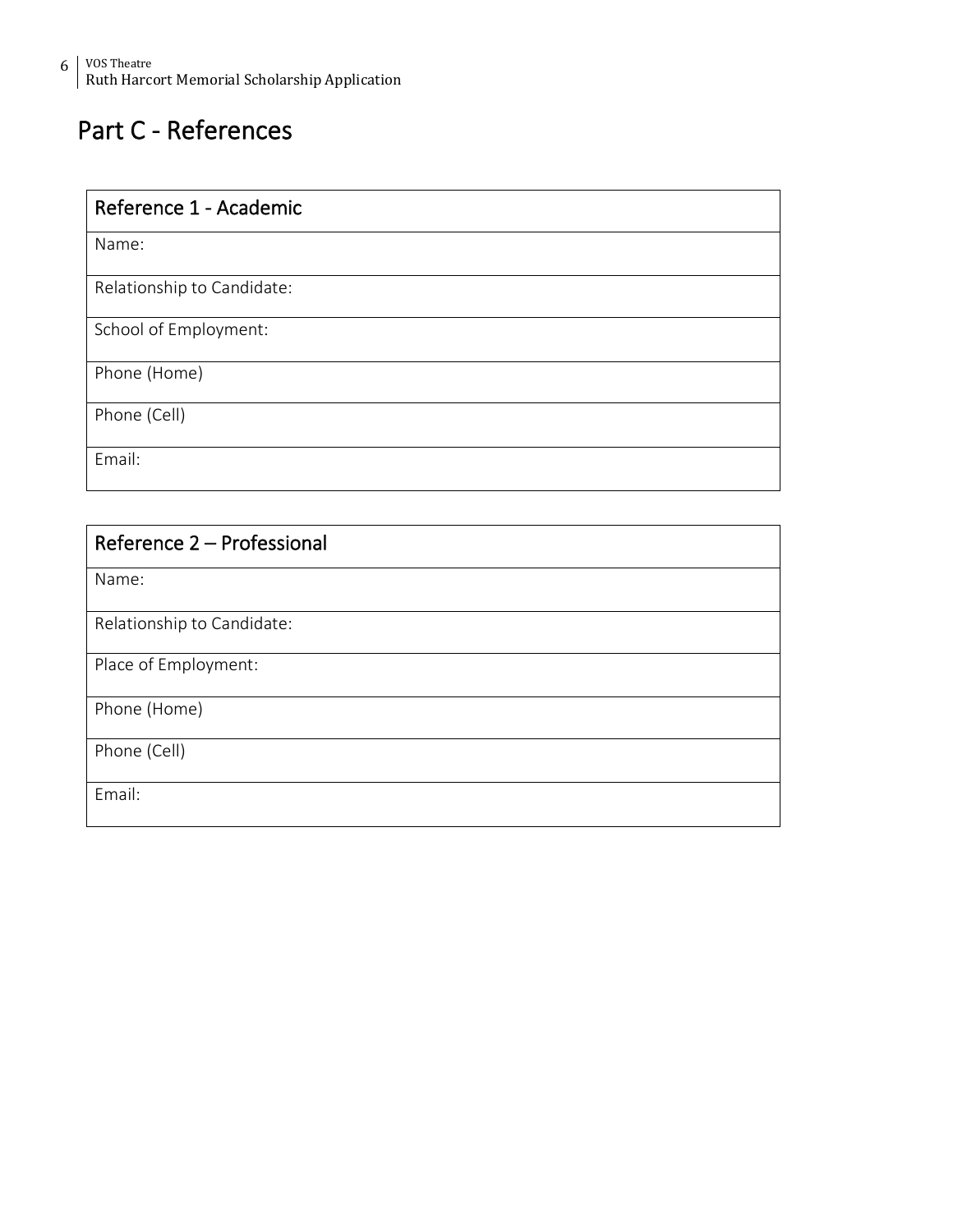### Part D – Future Academic Plan

List the institution(s) you have applied to for Post-Secondary education.

| Institution:                   |
|--------------------------------|
| Program:                       |
| Duration (years and/or terms): |
|                                |
| Institution:                   |
| Program:                       |
| Duration (years and/or terms): |
|                                |
| Institution:                   |
| Program:                       |
| Duration (years and/or terms): |
|                                |
| Institution:                   |
| Program:                       |
| Duration (years and/or terms): |
|                                |
| Institution:                   |
| Program:                       |
| Duration (years and/or terms): |
|                                |
| Institution:                   |
| Program:                       |
| Duration (years and/or terms): |
|                                |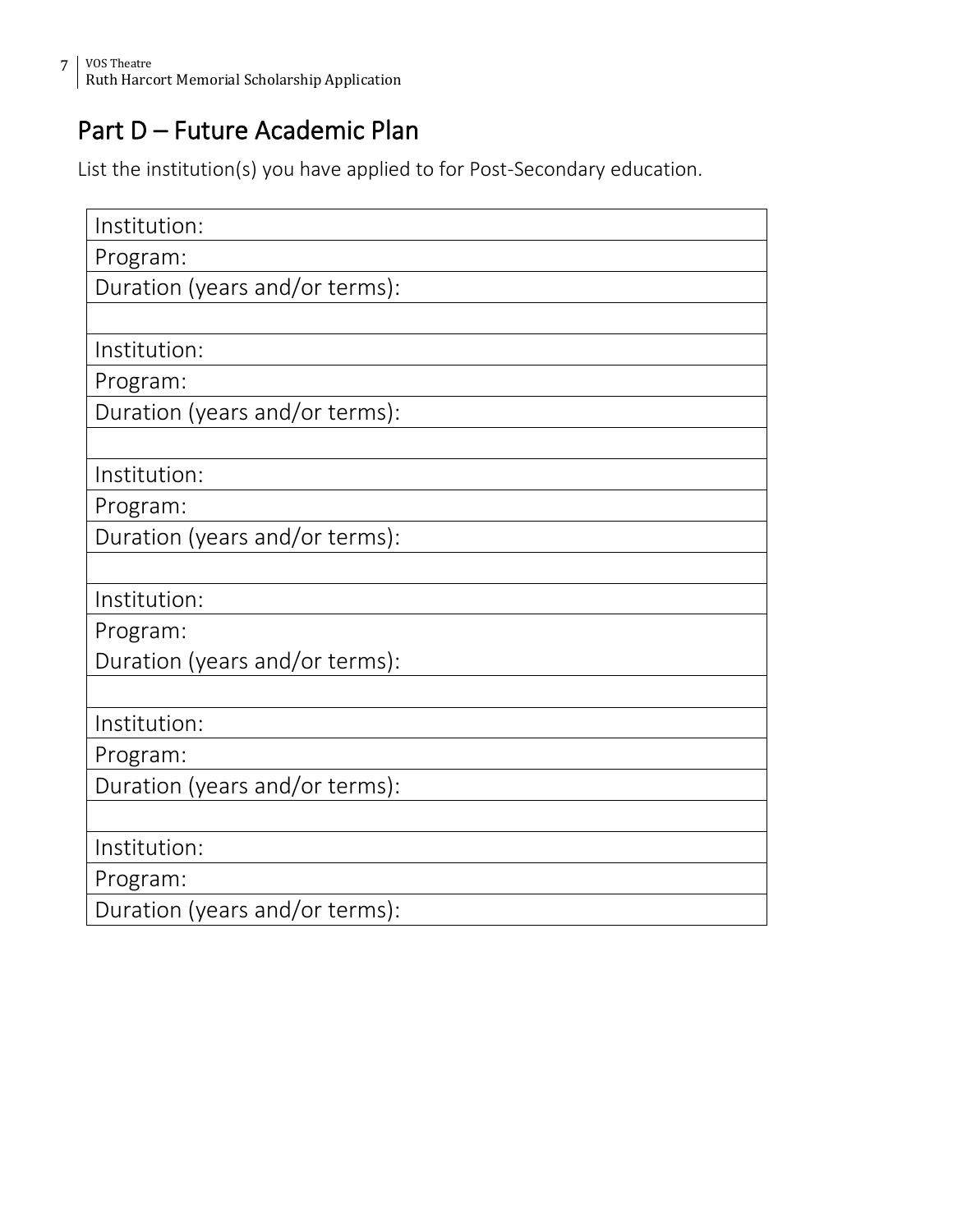### Part E – Extracurricular, Volunteer Experience in the Arts

Use the space provided to outline all pertinent information regarding the activities that you were involved. Indicate when and where it occurred, your role in the activity, time commitment, and any other information you might wish to provide. Provide a reference and contact information for this activity. A maximum of five activities should be outlined.

| Activity:                      |  |
|--------------------------------|--|
| Duration:                      |  |
| Reference Name:                |  |
| Relationship to Reference:     |  |
| Reference Contact Information: |  |
| Description:                   |  |
|                                |  |
|                                |  |
|                                |  |
|                                |  |
|                                |  |
|                                |  |
|                                |  |
|                                |  |
|                                |  |
|                                |  |
|                                |  |
|                                |  |
|                                |  |
|                                |  |
|                                |  |
|                                |  |
|                                |  |
|                                |  |
|                                |  |
|                                |  |
|                                |  |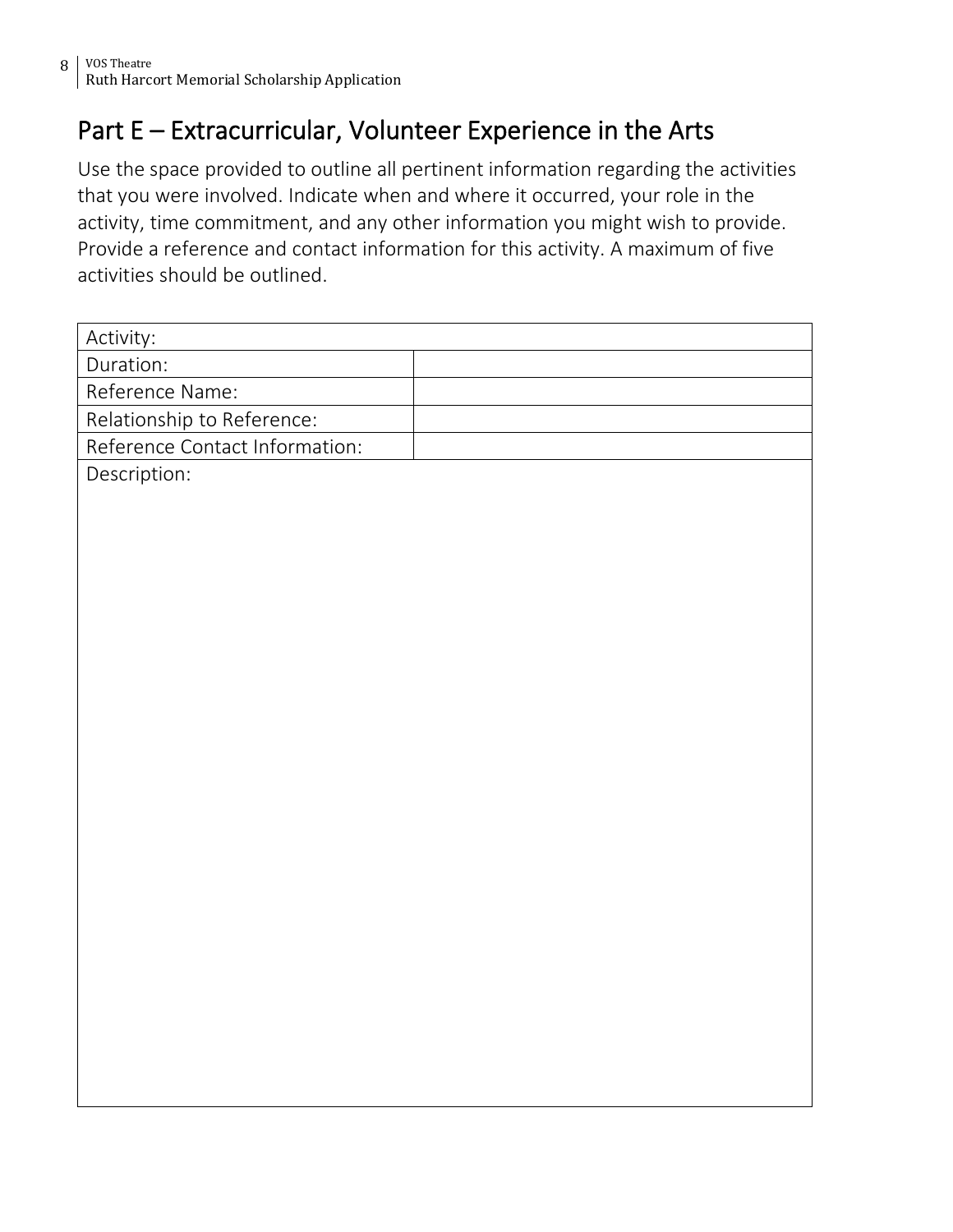9 VOS Theatre Ruth Harcort Memorial Scholarship Application

| Activity:                      |  |
|--------------------------------|--|
| Duration:                      |  |
| Reference Name:                |  |
| Relationship to Reference:     |  |
| Reference Contact Information: |  |
| Description:                   |  |
|                                |  |
|                                |  |
|                                |  |
|                                |  |
|                                |  |
|                                |  |
|                                |  |
|                                |  |
|                                |  |
|                                |  |
|                                |  |
| Activity:                      |  |
| Duration:                      |  |
| Reference Name:                |  |
| Relationship to Reference:     |  |
| Reference Contact Information: |  |
| Description:                   |  |
|                                |  |
|                                |  |
|                                |  |
|                                |  |
|                                |  |
|                                |  |
|                                |  |
|                                |  |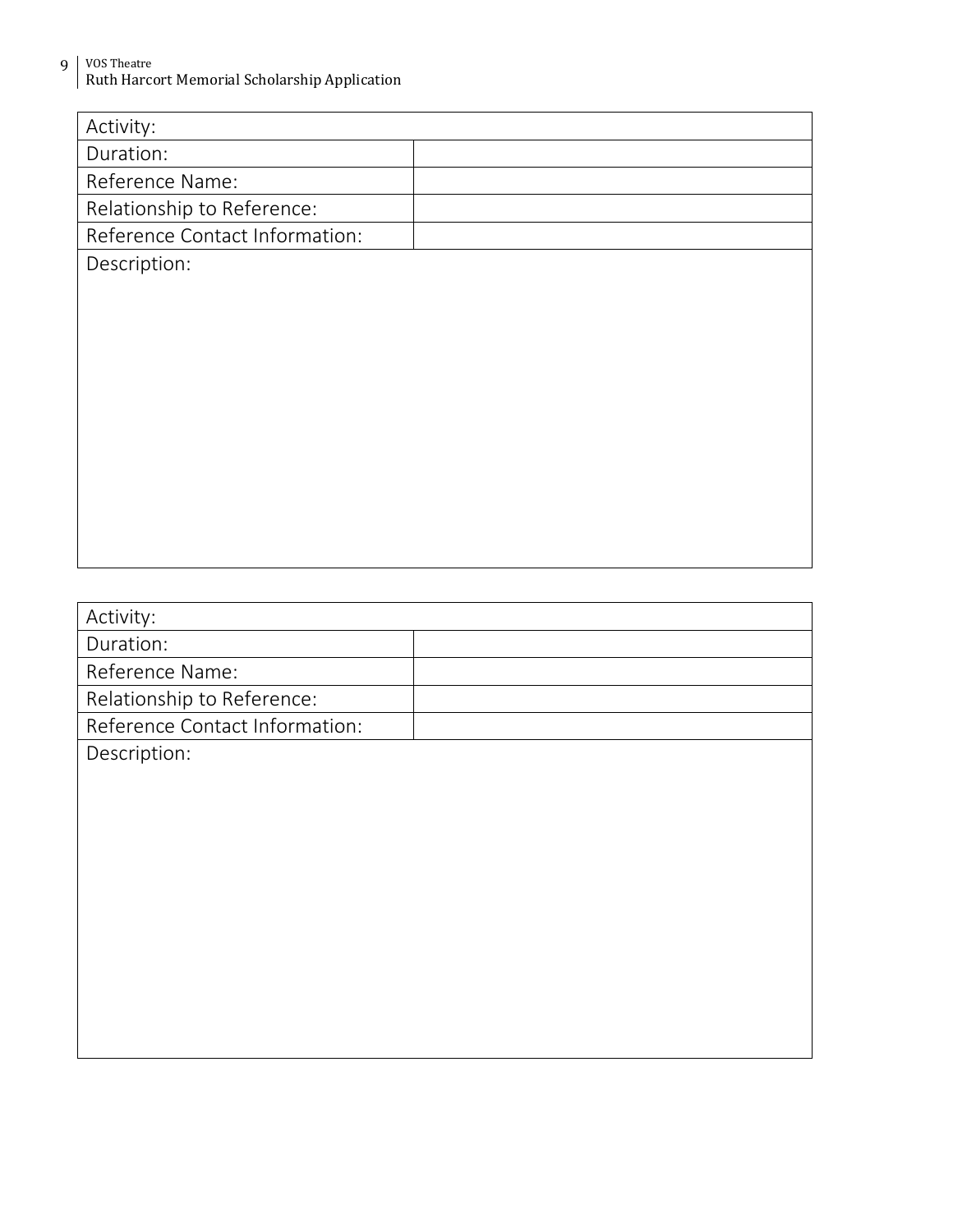10 | VOS Theatre Ruth Harcort Memorial Scholarship Application

| Activity:                      |  |
|--------------------------------|--|
| Duration:                      |  |
| Reference Name:                |  |
| Relationship to Reference:     |  |
| Reference Contact Information: |  |
| Description:                   |  |
|                                |  |
|                                |  |
|                                |  |
|                                |  |
|                                |  |
|                                |  |
|                                |  |
|                                |  |
|                                |  |
|                                |  |
|                                |  |
|                                |  |
| Activity:                      |  |
| Duration:                      |  |
| Reference Name:                |  |
| Relationship to Reference:     |  |
| Reference Contact Information: |  |
| Description:                   |  |
|                                |  |
|                                |  |
|                                |  |
|                                |  |
|                                |  |
|                                |  |
|                                |  |